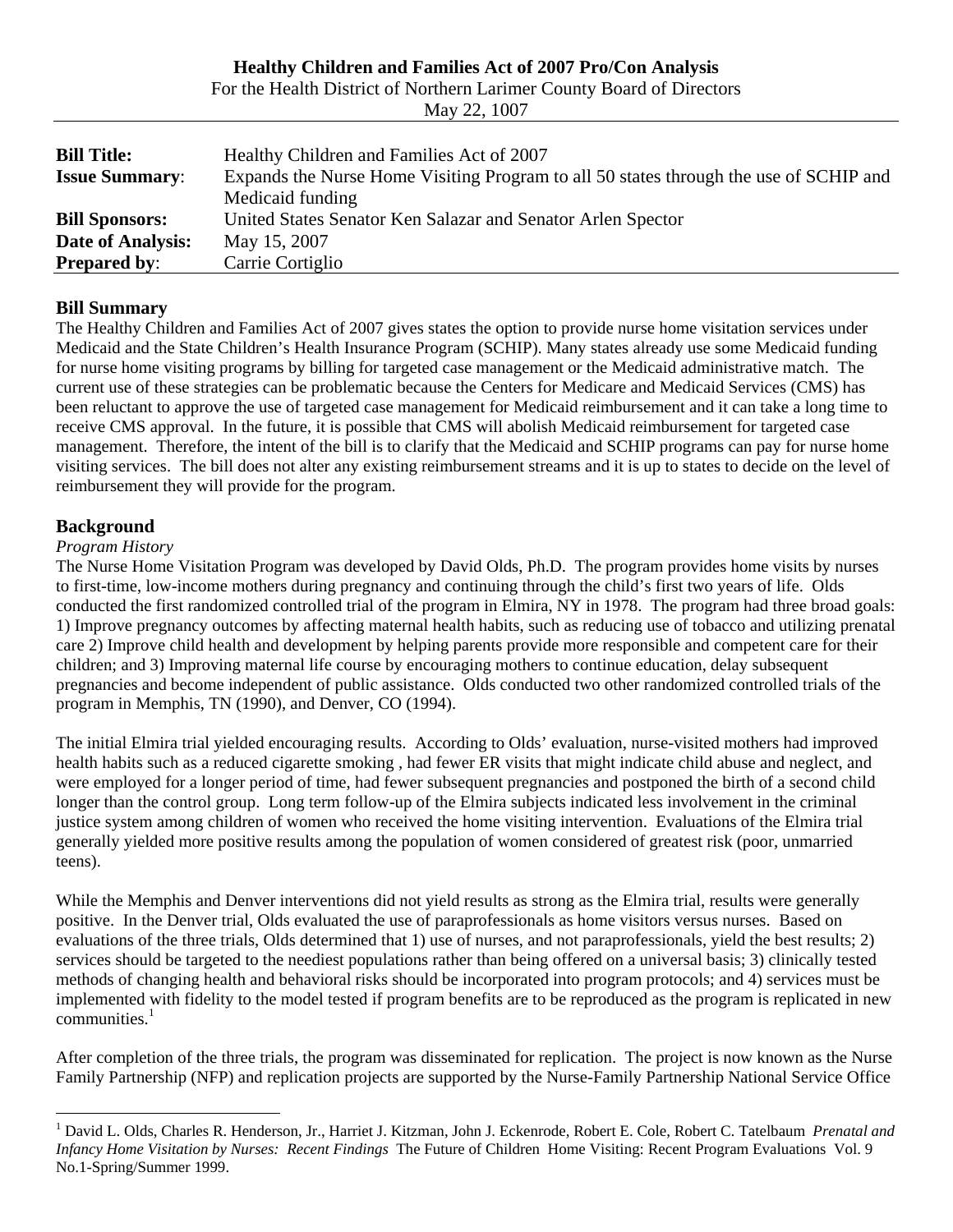in Denver. The National Service Office consists of public health policy and administration, nursing, education and program evaluation professionals who focus on helping communities, regions and states adopt Nurse-Family Partnership.

## *Nurse Home Visiting in Colorado*

In 2000 the Colorado General Assembly passed the Nurse Home Visitor Act. The Nurse Home Visitor Act was funded by a portion of Colorado's share of the proceeds from the Master Settlement Agreement negotiated between the States' Attorneys General and the tobacco industry. Some part of the program is paid for by accessing Medicaid reimbursement for targeted case management. The Nurse Home Visitor program follows the protocols set by the Nurse-Family Partnership that are based on the intervention model developed and tested by Dr. Olds. The program is administered by the Colorado Department of Public Health and Environment (CDPHE). Local communities must apply to the CDPHE andcompete for funds to implement the program.<sup>2</sup>

The target population for services is first-time, pregnant women whose incomes are less than 200% of the Federal Poverty Level. Services are provided from enrollment until the child is 2 years old. Nurses provide visits on weekly or bi-weekly intervals depending on the stage of pregnancy, age of the child and/or needs of the mother. Visits average from 72 to 75 minutes in duration during which nurses follow specific guidelines that focus on the following areas: mother's personal health; advice for newborn care giving, children's health care, child development and home safety; and access to educational, social and employment resources needed to achieve personal goals and improve the well being of the family.<sup>[3](#page-1-1)</sup>

According to the 2005-06 Annual Report of the Nurse Home Visitor Program the Larimer County Department of Health and Environment was awarded \$738,909 for FY 2006-07 with an expectation that 200 families are to be served.<sup>4</sup>

## **Why is this issue important?**

Research has indicated that early childhood experiences, including conditions in utero, have significant impacts on the trajectory of cognitive, social and emotional development of children. For this reason, policymakers hope to improve those experiences for children most at risk of developmental problems due to the effects of poverty. Evaluation of the Nurse Family Partnership program indicates that it is a cost effective way to improve the lives of children at greatest risk of poor outcomes.

### **Reasons to support bill**:

- The Nurse Family Partnership has been proven to be successful in randomized clinical trials. The NFP has demonstrated improved outcomes that include reduction of tobacco and alcohol use during pregnancy, reduced incidences of child abuse and neglect, reduced reliance on public assistance and increased workforce participation by mothers. The NFP has shown positive long-term outcomes such as reduced criminal activity by the children of nurse-visited moms upon reaching adolescence.
- The bill gives states the flexibility to provide nurse home visiting services through Medicaid and SCHIP and thereby draw down federal funds for the program without concern about CMS objecting to the funding mechanism. The bill is not a mandate and does not pull Medicaid dollars away from another program to fund Nurse Family Partnership programs.

### **Reasons to oppose bill**:

 $\overline{a}$ 

• This particular program may not be the best use of state and federal Medicaid and SCHIP dollars for the state of Colorado. Even if the program achieved many of its intended results, it still may not be as valuable as another use for Medicaid and SCHIP funding. For example, money for Medicaid may be better spent raising provider reimbursement rates to encourage more physicians and dentists to participate in the program and to prevent practitioners from losing money on Medicaid patients. The federal oral health bill which was strongly supported

<span id="page-1-0"></span><sup>&</sup>lt;sup>2</sup> Invest in Kids, Nurse-Family Partnership http://iik.og/nurse\_family\_partnership/index.php

<span id="page-1-1"></span><sup>&</sup>lt;sup>3</sup> Nurse Home Visitor Program Annual Report July 2005-2006 Colorado Department of Public Health and Environment October 1, 2006.

<span id="page-1-2"></span><sup>4</sup> *Nurse Home Visitor Program Annual Report July 2005-2006* Colorado Department of Public Health and Environment October 1, 2006.